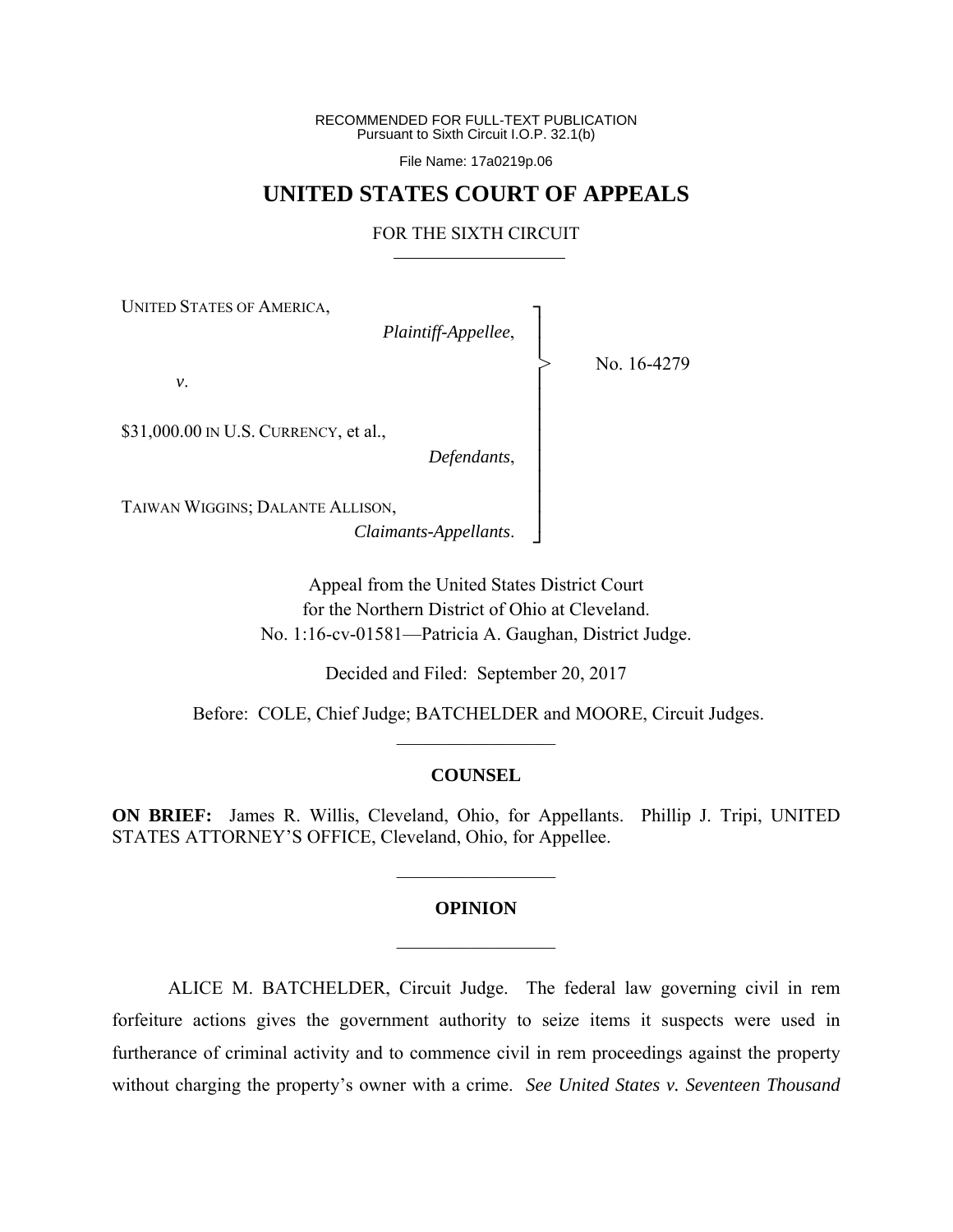*Nine Hundred Dollars (\$17,900.00) in U.S. Currency*, 859 F.3d 1085, 1087 (D.C. Cir. 2017) (explaining the practice of civil forfeiture); *see also Leonard v. Texas*, 137 S. Ct. 847, 848–49 (2017) (Thomas, J.) (statement respecting the denial of certiorari) (describing some abuses in the administration of civil forfeiture laws in the United States and questioning the constitutionality of such laws). Federal agents and entities have significant latitude to pursue these claims, from special discovery provisions written into the governing rules to a burden of proof that is lower than required in standard criminal cases. But this latitude has its limits, and this case requires us to define some of these limits. The district court granted the government's motion to strike Taiwan Wiggins's and Dalante Allison's claims to currency seized from each man at the Cleveland Hopkins International Airport. Each man's claim asserted that he owned the currency that had been taken from his suitcase. The district court recited the facts as alleged by the government, found that each claim presented "nothing more than a naked assertion of ownership," and held that, under Sixth Circuit precedent, Wiggins and Allison lacked the standing necessary to pursue their claims.

 In many ways, this civil forfeiture action looks routine, for federal courts have developed well-settled principles concerning a forfeiture claimant's need to demonstrate both Article III and statutory standing. But this case comes to us in a procedural posture unlike most civil forfeiture actions—the government apparently moved to dismiss the claim before it engaged in any discovery. Its basic argument before the district court and on appeal is that the claimant's pleadings must do more than assert a bare ownership in the *res* that is subject to forfeiture, and that the claimant's pleadings must provide the government sufficient detail to draft interrogatories allowing it to test the claimant's claim of ownership. As we will explain, the procedural rules governing civil forfeiture actions do not demand such a heightened standard. Accordingly, we REVERSE the district court's order granting the government's motion to strike the claim and REMAND for further proceedings.

## **I. BACKGROUND**

 The parties dispute most of the facts underlying this action. We begin where they find common agreement, drawing these details from the pleadings. On February 24, 2016, Taiwan Wiggins and Dalante Allison (together, "claimants") were each at the Cleveland Hopkins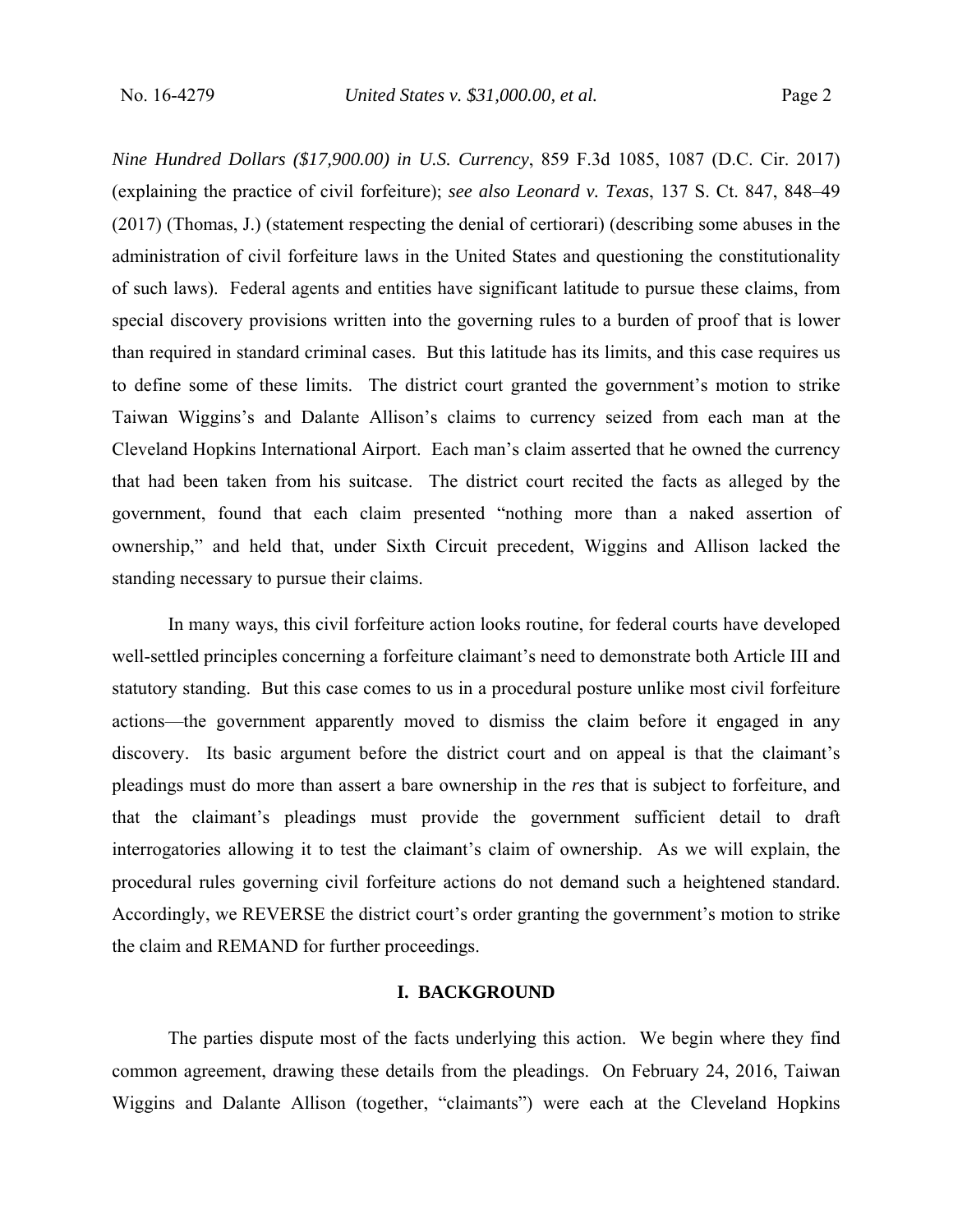International Airport for a flight to Orange County, California. The Drug Enforcement Administration (DEA) was aware of the claimants' itineraries and that each had previous felony drug convictions. The DEA observed them at the airport engaging in conversation before they walked together toward the security checkpoint. Beyond this, the government's complaint and the claimants' answers and claims tell very different stories.

### *A. Wiggins*

 The government alleges that Wiggins spoke voluntarily with a DEA agent who had approached him after he passed through airport security. Wiggins stated that he owned a company named "Wiggins Cleaning," but he could name only one client of his cleaning and construction services, "Mike and Mike." A DEA agent asked if Wiggins was carrying any bulk currency, and Wiggins told the agents that he had \$2,000 in a shoe in his bag. After Wiggins consented to a search, the agents found \$31,000 hidden in the lining of his suitcase. He could not answer why he was traveling with that sum of money and, at some point, said it was earnings from Wiggins Cleaning. He seemed to be startled at the agents' discovery, claimed to be traveling alone, and denied knowing Allison.

 In his answer, Wiggins denied these facts. He specifically stated that neither his discussion with the DEA agent nor the search of his suitcase was consensual.

## *B. Allison*

 The government alleges that while the DEA questioned Wiggins, Allison walked by, glaring at the agents. He joined a long line at Starbucks a mere ten minutes before his scheduled flight time and quickly jumped out of line when the gate agent paged him. He rushed down the jet way, but a Homeland Security Investigations agent asked the gate agent to ask Allison to come back up the jet way to speak with him. Allison voluntarily spoke with agents, acknowledged that he was carrying currency, and agreed to wait for a DEA agent who had been speaking with other passengers. When the DEA agent approached him, he agreed to speak to him and consented to a search of his carry-on luggage. The agent found \$10,000 in currency in a sock. Allison stated that he had won the money at a casino but could not provide details about the date when he had won it or the casino where he had played. He also stated that his employer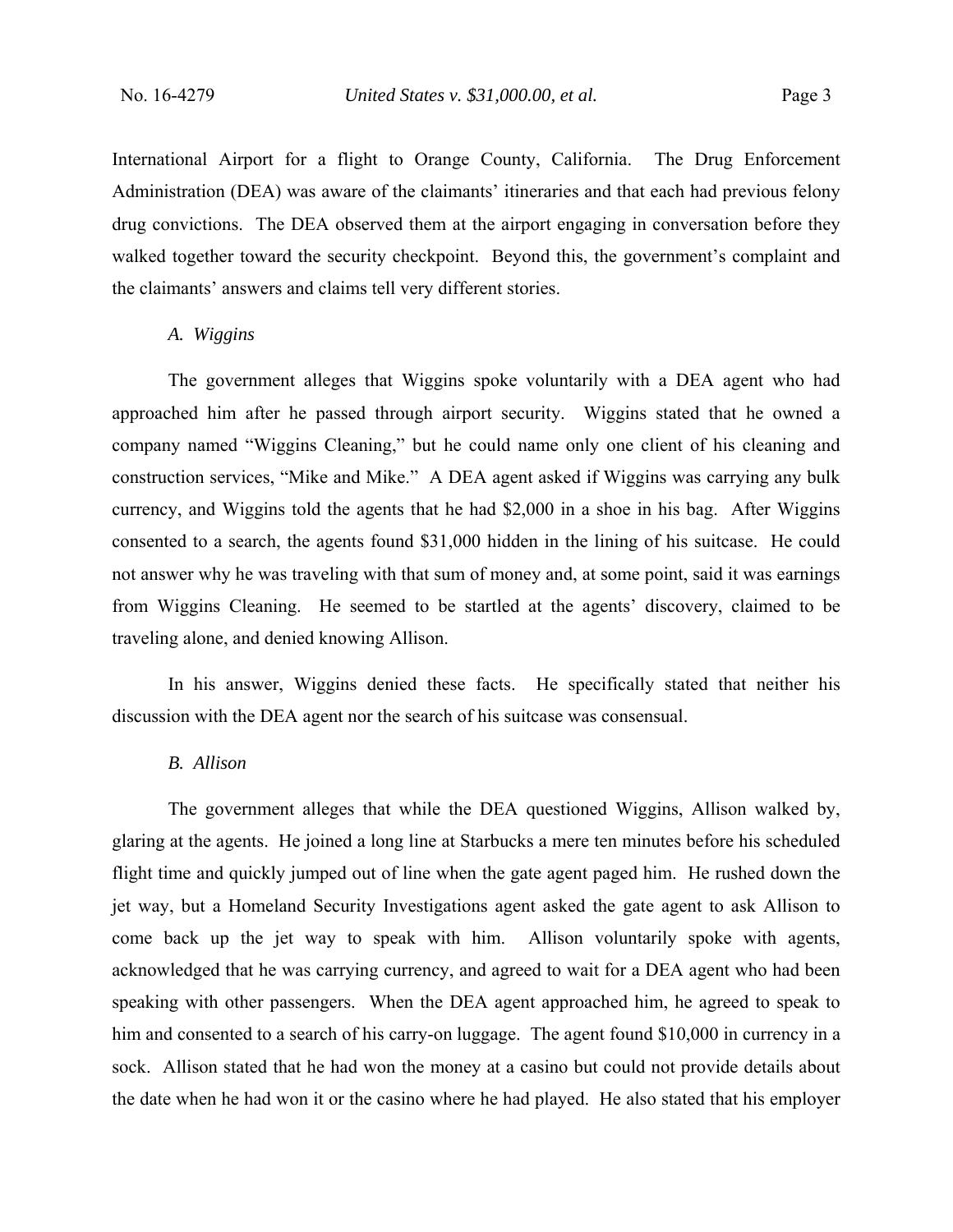was "Jay's Cleaning Service," that he earned \$35,000 annually, that he filed taxes annually, that he was travelling alone, and that he did not know Wiggins.

 Like Wiggins, Allison filed an answer denying the relevant allegations by the government. He admits that he possessed \$10,000, but he denies that he consented to the search of his carry-on luggage.

#### *C. Additional Factual Background*

 After the claimants allegedly allowed the DEA to search their bags, a canine alerted to the odor of narcotics on "the separate boxes containing each of the defendant currencies." The government thereafter seized the funds. In its complaint, the government further alleges that the DEA could not locate business filings for Jay's Cleaning, Wiggins Cleaning, or Mike and Mike, and that neither claimant filed state income tax returns for 2011–2015. Finally, the government alleges that the defendant currencies were forfeitable pursuant to 21 U.S.C.  $\S$  881(a)(6), as proceeds traceable to drug trafficking activities or that were used or intended to be used to facilitate drug-trafficking in violation of 21 U.S.C. §§ 841(a), 846.

 Allison denies the allegations concerning the drug-sniffing dog and the lack of business filings for the three companies. Both Allison and Wiggins deny that they failed to pay taxes<sup>1</sup> and that the funds were forfeitable.

#### *D. Procedural History*

 The government filed its civil in rem forfeiture complaint on June 23, 2016, naming as defendants \$31,000 in U.S. Currency and \$10,000 in U.S. Currency. In response, Wiggins and Allison filed verified claims on July 6, 2016. Wiggins asserted an ownership interest in defendant \$31,000 in U.S. Currency, and Allison did the same for defendant \$10,000 in U.S. Currency. Beyond this difference, the two claims are substantially the same; in both, the claimants assert that the DEA conducted "a warrantless arrest and a warrantless search and seizure [in] the absence of probable cause." In addition, each alleged that "this Claim is further

 $\frac{1}{1}$ <sup>1</sup>Wiggins adds that he may have been incarcerated for that period of time and "doubts" it can be shown that he was required to pay taxes.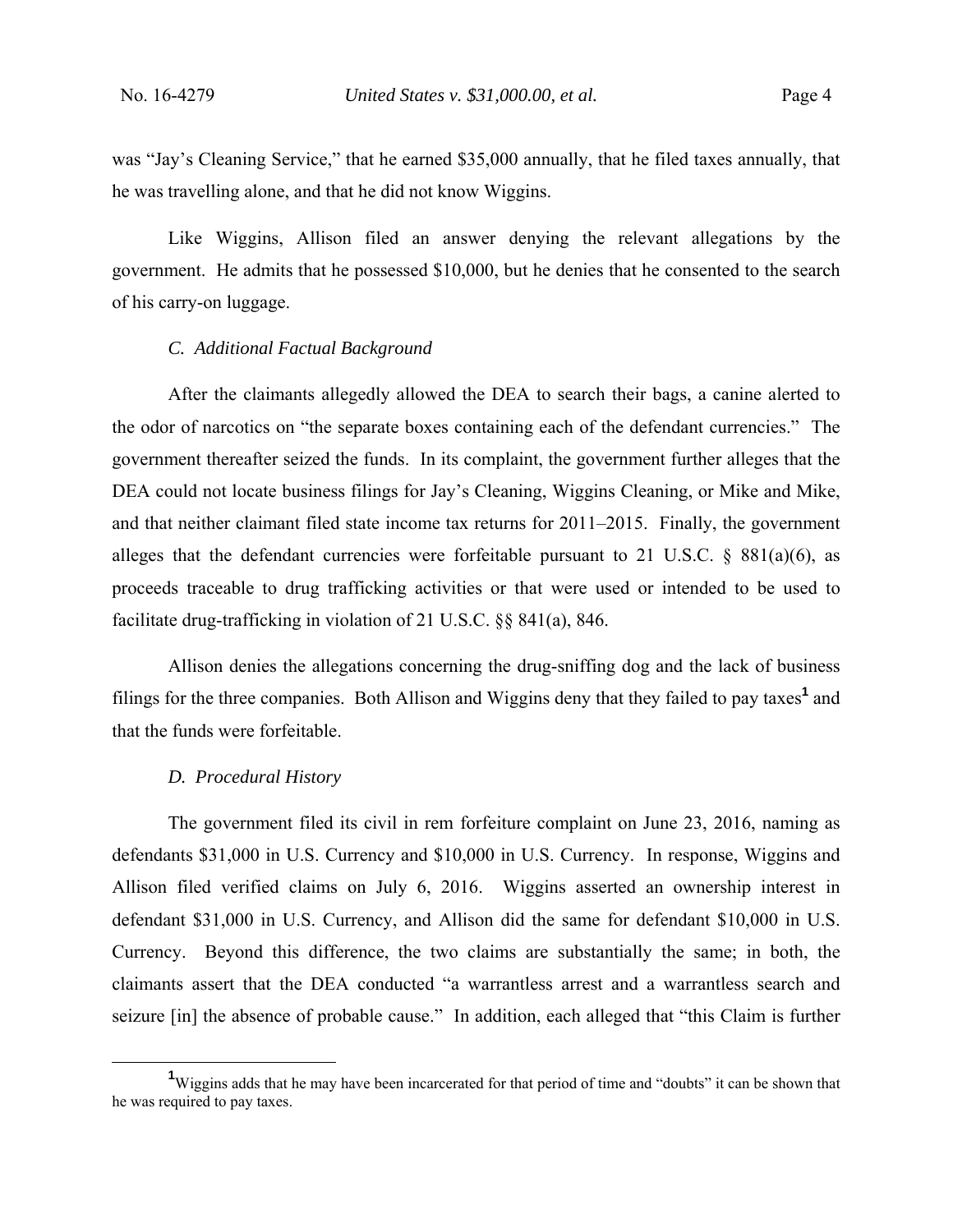based on the indisputable fact that as the person who is the sole and absolute owner, and who was in exclusive possession of the monies, I was victimized by an illegal arrest and I was victimized by the illegal seizure of the funds here involved." In the midst of further assertions that the government violated each man's constitutional rights, they each stated that "the funds [that] were forcibly taken from me . . . were in my possession."

 Wiggins and Allison each filed an answer to the forfeiture complaint on July 20, 2016. The district court held a case management conference on August 12, 2016, at which the parties agreed upon a deadline for the completion of discovery.**<sup>2</sup>**

 Less than a month later—well before the discovery deadline passed or any discovery was undertaken—the government moved to strike both claims. The district court found that Wiggins and Allison "lack[ed] standing because their claims are nothing more than a naked assertion of ownership." The district court also explained that "the government's motion put [them] on notice that their claims were deficient," yet "they did not seek to supplement them." Therefore, the district court struck the claims. The government subsequently moved for an order of forfeiture, which the district court granted on October 25, 2016. Wiggins and Allison timely appealed.

#### **II. ANALYSIS**

#### *A. Standard of Review*

 Generally, we review "a district court's decision to strike a claim in an *in rem* forfeiture action for an abuse of discretion." *United States v. One 2011 Porsche Panamera*, 684 F. App'x 501, 506 (6th Cir. 2017) (citing *United States v. Thirty-Five Firearms*, 123 F. App'x 204, 205– 06 (6th Cir. 2005) (per curiam)); *see also United States v. \$22,050 U.S. Currency*, 595 F.3d 318, 322 (6th Cir. 2010). However, "[w]e review *de novo* the district court's determination of a claimant's standing to contest a federal forfeiture action." *United States v. Real Prop. Located at* 

**<sup>2</sup>** <sup>2</sup> In its brief, the government claims that at this conference, it "stated that the government intended to file a motion to strike the claims based upon the bare assertion of ownership unless the claims were supplemented with additional detail about the origin and circumstances under which appellants acquired the seized currencies." Gov't Br. at 5. This assertion is not supported by the report from the parties' planning meeting, and neither the report nor the resulting case management order imposed any deadline by which the claimants needed to amend their claims.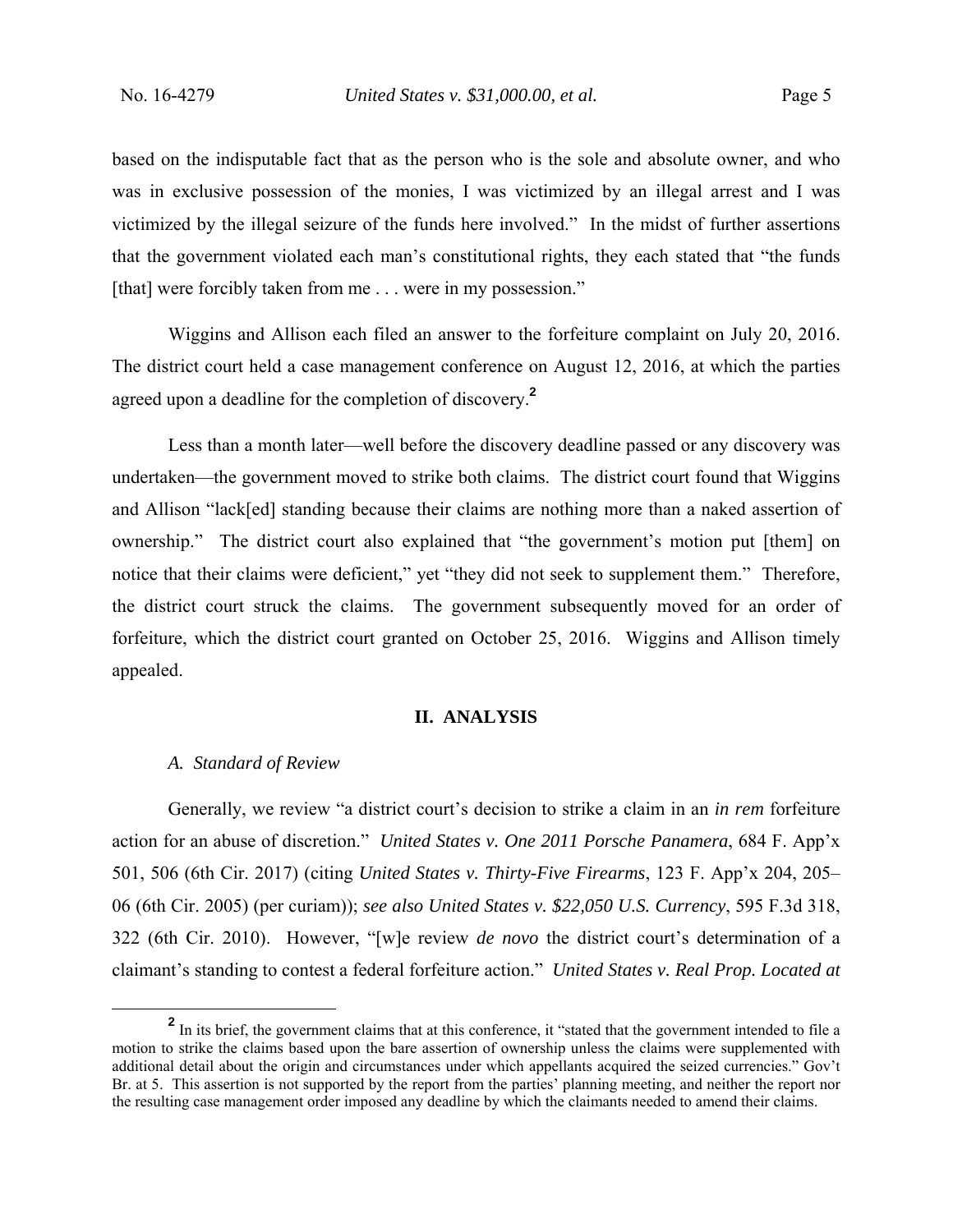*4527-4535 Michigan Ave., Detroit, Mich.*, 489 F. App'x 855, 857 (6th Cir. 2012) (citing *United States v. Salti*, 579 F.3d 656, 667 (6th Cir. 2009) (discussing criminal forfeiture)). "In so doing, we accept as true all material allegations contained in the claim and liberally construe them in favor of the claimants." *Id.* (citing *Am. Canoe Ass'n, Inc. v. City of Louisa Water & Sewer Comm'n*, 389 F.3d 536, 540 (6th Cir. 2004)).

## *B. Supplemental Rule G*

 Because this case presents an issue of first impression in this circuit, we discuss the applicable procedural rules and case law in some detail.

#### 1. Text of the Rule

 The rules governing civil in rem forfeiture actions are found in 18 U.S.C. § 983 and Rule G of the Federal Rules of Civil Procedure's Supplemental Rules for Admiralty or Maritime Claims and Civil Forfeiture Actions (the "Supplemental Rules"). *See United States v. \$506,069.09 Seized from First Merit Bank*, 664 F. App'x 422, 433 (6th Cir. 2016). Rule G details various procedures with which parties to an in rem forfeiture action must comply.

 Rule G(2) requires, among other things, that the government file a verified complaint that "describe[s] the property with reasonable particularity," "identif[ies] the statute under which the forfeiture action is brought," and "state[s] sufficiently detailed facts to support a reasonable belief that the government will be able to meet its burden of proof at trial." Rule  $G(2)(a)$ –(f).

 Rule G(5) outlines how a claimant may become a part of the case and requires a wouldbe claimant to file two pleadings. Rule  $G(5)(a)$  states that anyone "who asserts an interest in the defendant property may contest the forfeiture by filing a claim in the court where the action is pending." Rule  $G(5)(a)(i)$ . The claim must "identify the specific property claimed," "identify the claimant and state the claimant's interest in the property," "be signed by the claimant under penalty of perjury," and be served on the government in the specified way. Rule  $G(5)(a)(i)(A)$ – (D). "The verification requirement of Supplemental Rule G is particularly important because it helps 'prevent the danger of false claims in forfeiture proceedings by informing the court on oath or affirmation that the claimant is entitled to contest the forfeiture action by virtue of his interest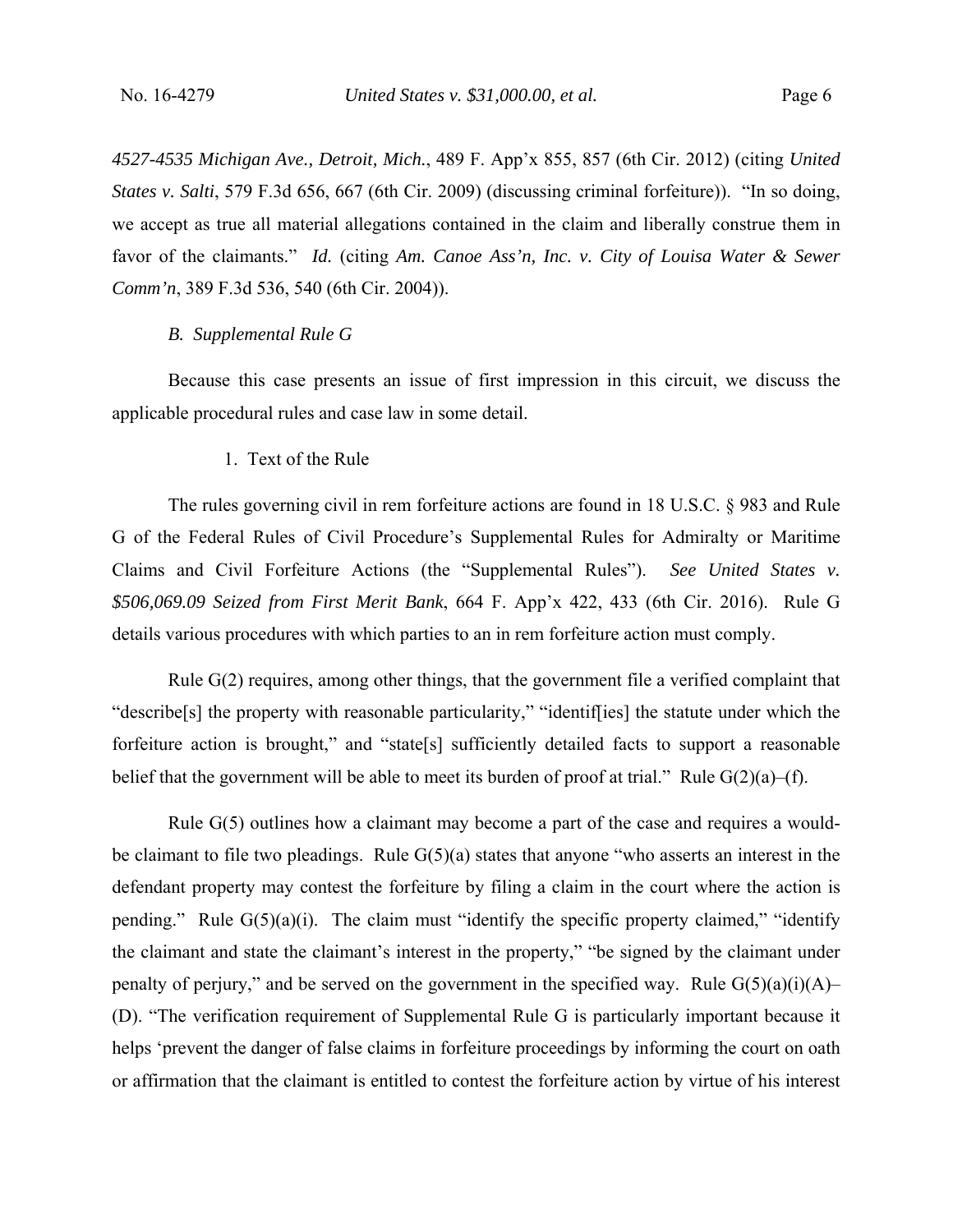in the defendant property.'" *United States v. One Men's Rolex Pearl Master Watch*, 357 F. App'x 624, 627 (6th Cir. 2009) (quoting *United States v. Currency \$267,961.07*, 916 F.2d 1104, 1108 (6th Cir. 1990)).

 Additional provisions in Rule G(5) set the timelines for filing a claim and provide a specific pleading rule for those asserting an interest in the property as a bailee. Rule  $G(5)(a)(ii)$ – (iii). Rule G(5)(b) gives the claimant twenty-one days to file an answer or a motion under Rule 12 of the Federal Rules of Civil Procedure.

 Once a party has filed a claim, Rule G(6) gives the government authority to "serve special interrogatories . . . at any time after the claim is filed and before discovery is closed." Rule G(6)(a); *see United States v. \$133,420.00 in U.S. Currency*, 672 F.3d 629, 635 (9th Cir. 2012) (describing this limited discovery power as one that is "unlike" what usually occurs "in typical civil proceedings"). These special interrogatories are "limited to the claimant's identity and relationship to the defendant property." Rule G(6)(a); *see also \$133,420.00 in U.S. Currency*, 672 F.3d at 635 ("The purpose of the rule is 'to permit the government to file limited interrogatories at any time after the claim is filed to gather information that bears on the claimant's standing."' (quoting Supplemental Rule G advisory committee's note (subdiv. (6)))). The claimant must answer or object to the special interrogatories within twenty-one days of service. Rule  $G(6)(b)$ .

 Rule G(8) creates four motions and one petition applicable in in rem forfeiture actions. Rule G(8)(a) allows a party "with standing to contest the lawfulness of the seizure" of the defendant property to "move to suppress use of the property as evidence." Rule  $G(8)(b)$  allows "[a] claimant who establishes standing to contest forfeiture [to] move to dismiss the action under [Federal Rule of Civil Procedure] 12(b)." Rule G(8)(c) provides that "[a]t any time before trial, the government may move to strike a claim or answer" either (a) "for failure to comply with Rule G(5) or (6)," or (b) "because the claimant lacks standing." Rule  $G(8)(c)(i)(A)$ –(B). The Rule further provides that a motion to strike must be decided before a claimant's motion to dismiss, and "may be presented as a motion for judgment on the pleadings or as a motion to determine after a hearing or by summary judgment whether the claimant can carry the burden of establishing standing by a preponderance of the evidence." Rule G(8)(c)(ii)(A)–(B).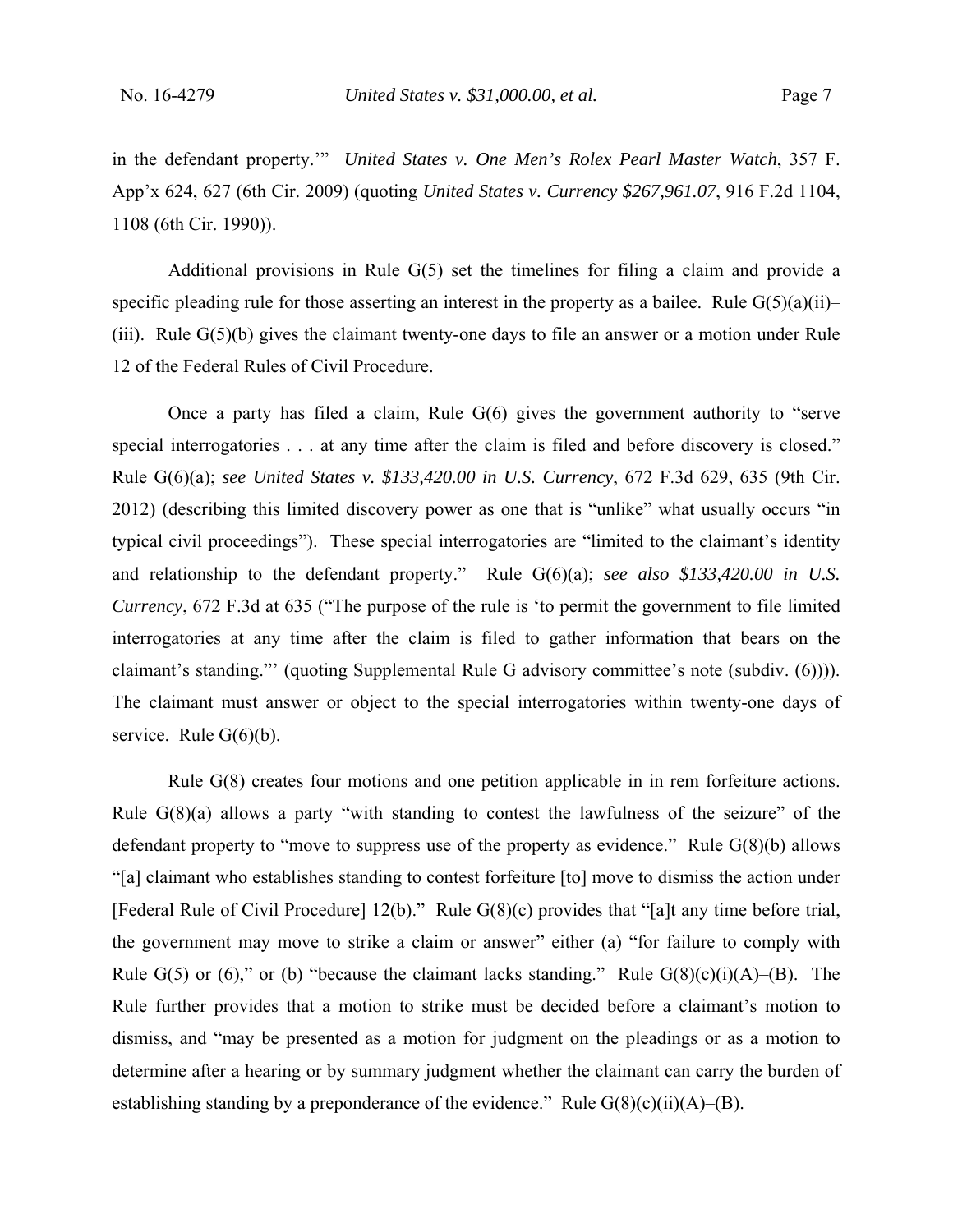#### 2. Relevant Case Law

 Our cases are clear with regard to a claimant's need for standing to challenge a forfeiture action. In this regard, we have distinguished between Article III standing and statutory standing.

 As in any federal suit, a claimant must have Article III standing. *See Lujan v. Defenders of Wildlife*, 504 U.S. 555, 560 (1992). The "irreducible constitutional minimum of standing" requires (1) an "injury in fact," defined as the "invasion of a legally protected interest which is (a) concrete and particularized and (b) actual or imminent, not conjectural or hypothetical"; (2) "a causal connection between the injury and the conduct complained of"; and (3) a likelihood "that the injury will be redressed by a favorable decision." *Id.* (internal quotation marks and citations omitted). As the Supreme Court noted in *Lujan*, constitutional standing requires that "each element must be supported in the same way as any other matter on which the plaintiff bears the burden of proof, *i.e.*, with the manner and degree of evidence required at the successive stages of the litigation." *Id.*; *see also \$133,420.00 in U.S. Currency*, 672 F.3d at 638 (applying the *Lujan* rule in a civil forfeiture proceeding); *United States v. \$148,840.00 in U.S. Currency*, 521 F.3d 1268, 1273 (10th Cir. 2008).

 We have assessed Article III standing in civil forfeiture cases by requiring that "a claimant must have a colorable ownership, possessory or security interest in at least a portion of the defendant property." *See United States v. \$515,060.42 in U.S Currency*, 152 F.3d 491, 497 (6th Cir. 1998); *see also United States v. Real Prop. Located at 4257-4535 Michigan Ave., Detroit, Mich.*, 489 F. App'x 855, 857 (6th Cir. 2012). A claimant with such an interest has Article III standing "because an owner or possessor of property that has been seized necessarily suffers an injury that can be redressed at least in part by the return of the seized property." *\$515,060.42 in U.S. Currency*, 152 F.3d at 497.

 We have applied this principle in only a smattering of cases. For instance, in *Real Property Located at 4527-4535 Michigan Ave.*, the district court granted a motion to strike for failure to establish Article III standing. 489 F. App'x at 857. There, fifteen members of a motorcycle club filed a claim challenging the forfeiture of their clubhouse located at the defendant property, which was owned by a not-for-profit corporation. *Id.* at 856. The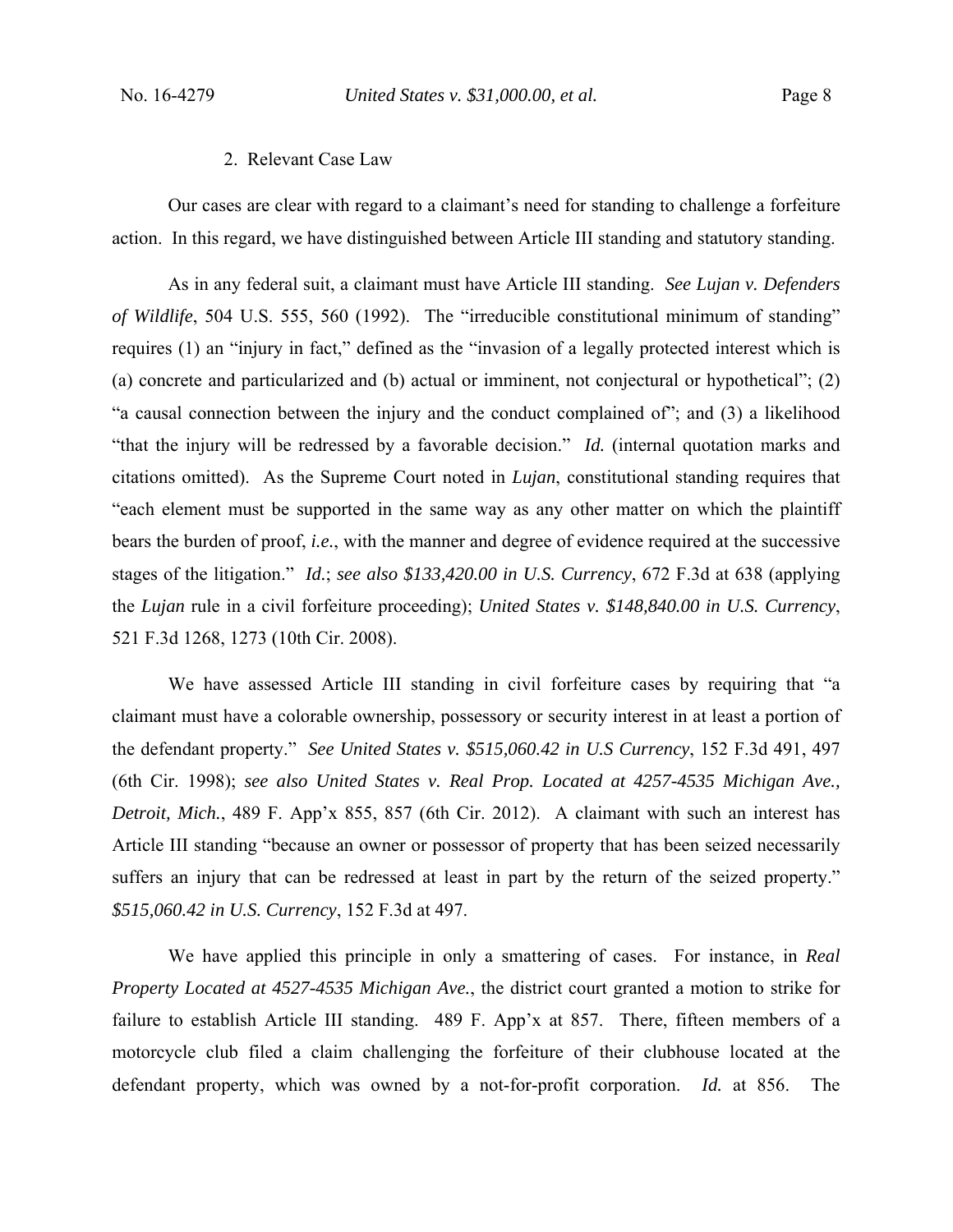government argued that the club members lacked Article III standing, adducing a quitclaim deed and a title search that listed the corporation, and not the individuals, as the owners. *Id.* The claimants argued that they believed they had been acquiring an ownership interest in the property through the payment of their membership dues. *Id.* at 856–57. We affirmed the district court's holding that the individual claimants failed to allege Article III standing. *Id.* at 857. The claimants alleged that they had been paying dues "in the belief" that they would obtain an interest in the property, but in the absence of a writing validating that belief, Michigan's statute of frauds precluded the claim. *Id.*

 Similarly, in *United States v. \$677,660.00 in U.S. Currency*, 513 F. App'x 531 (6th Cir. 2013) (per curiam), we affirmed the district court's finding that a claimant did not have Article III standing after a hearing "to resolve credibility issues" arising in the face of "contradictory evidence." *Id.* at 532. The claimant there had told shifting stories about the origin of the funds to be forfeited, ranging from claiming that an undocumented alien had given the funds to her, to denying that she owned the money, to claiming that she owned some of it. The inconsistency was crucial to the finding of a lack of standing. *Id.* at 533 ("Crumpler's constantly changing stories and her inability to verify any interest in the money justified the district court's finding that Crumpler had no credible legal interest in the currency.").

 Notably lacking from any of the cases addressing Article III standing is a case that finds Article III standing by looking at Rule  $G(5)(a)(i)(B)$ 's requirement that a claim "identify the claimant and state the claimant's interest in the property."

 In addition to demonstrating Article III standing, we also require a claimant to comply with Rule G in order to establish statutory standing. *See United States v. Real Props. & Premises*, 521 F. App'x 379, 384 (6th Cir. 2013); *Real Prop. Located at 4527-4535 Mich. Ave., Detroit, Mich.*, 489 F. App'x at 858 (citing *\$515,060.42 in U.S. Currency*, 152 F.3d at 497 (providing for same standard under previous Supplemental Rule C)). A single deviation from the statute's requirements deprives a claimant of statutory standing. *See, e.g.*, *One 2011 Porsche Panamera*, 684 F. App'x at 506–08 (striking a claim for failure to file a timely answer).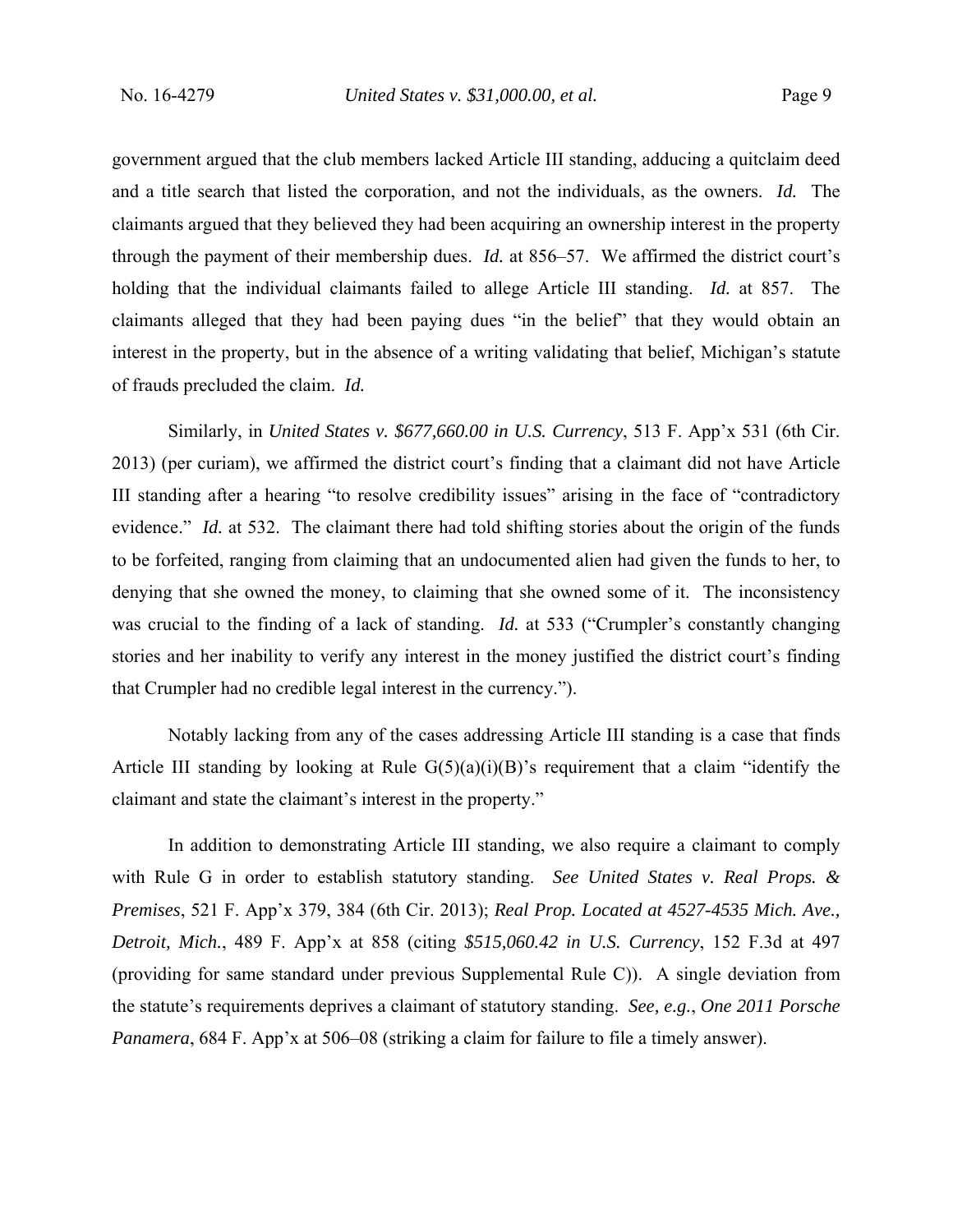## *C. Application*

 We begin our analysis by noting that the government moved to strike the claim pursuant to Rule  $G(8)(c)(i)(A)$ , but not Rule  $G(8)(c)(i)(B)$ . The former ground for striking a claim is based on failure to comply with Rule G(5) or Rule G(6); the latter is based on a claimant's lack of standing. Rule  $G(5)$  details how a claimant must file his claim and his answer, and Rule  $G(6)$ describes the procedure for the exercise of the government's power to serve special interrogatories. The government does not claim that it served interrogatories, nor does our review of the record find that the government ever served special interrogatories. Therefore, we limit our analysis to whether the claimants failed to comply with Rule G(5). As just stated, a claimant must comply with these procedural rules to establish "statutory standing." And as we will demonstrate below, the claimants here have complied with the procedural rules, so it was error for the district court to strike the claim.

 Rule G(5) provides that "[a] person who asserts an interest in the defendant property may contest the forfeiture by filing a claim . . . [that] must . . . identify the claimant and state the claimant's interest in the property." Rule  $G(5)(a)(i)(B)$ . The district court stated that "[b]ecause of the danger of false claims, a claimant cannot satisfy Rule  $5(G)(a)(i)$  with a conclusory statement of ownership." Consequently, it held that under either Article III or the statutory requirements, "it is clear that Wiggins and Allison lack standing because their claims are nothing more than a naked assertion of ownership." On appeal, the government asks us to affirm this holding, relying on our precedent requiring strict compliance with the dictates of Rule G(5) and arguing that the district court properly found that the claimants failed to comply with this provision.

 The government's interpretation of Rule G(5) is incorrect. Although it rightly notes that Rule  $G(5)(a)(i)$  "sets forth certain minimum requirements," it argues that the claim at issue failed to satisfy those requirements because "each claim made only a naked assertion of ownership/possession, and failed to provide any explanation or contextual information regarding [the claimants'] relationship to the defendant U.S. currency found in their luggage." Gov't Br. at 8-9. The government and the district court cite to no binding precedent supporting this approach, however, and Rule G does not require a claimant to provide "any explanation or contextual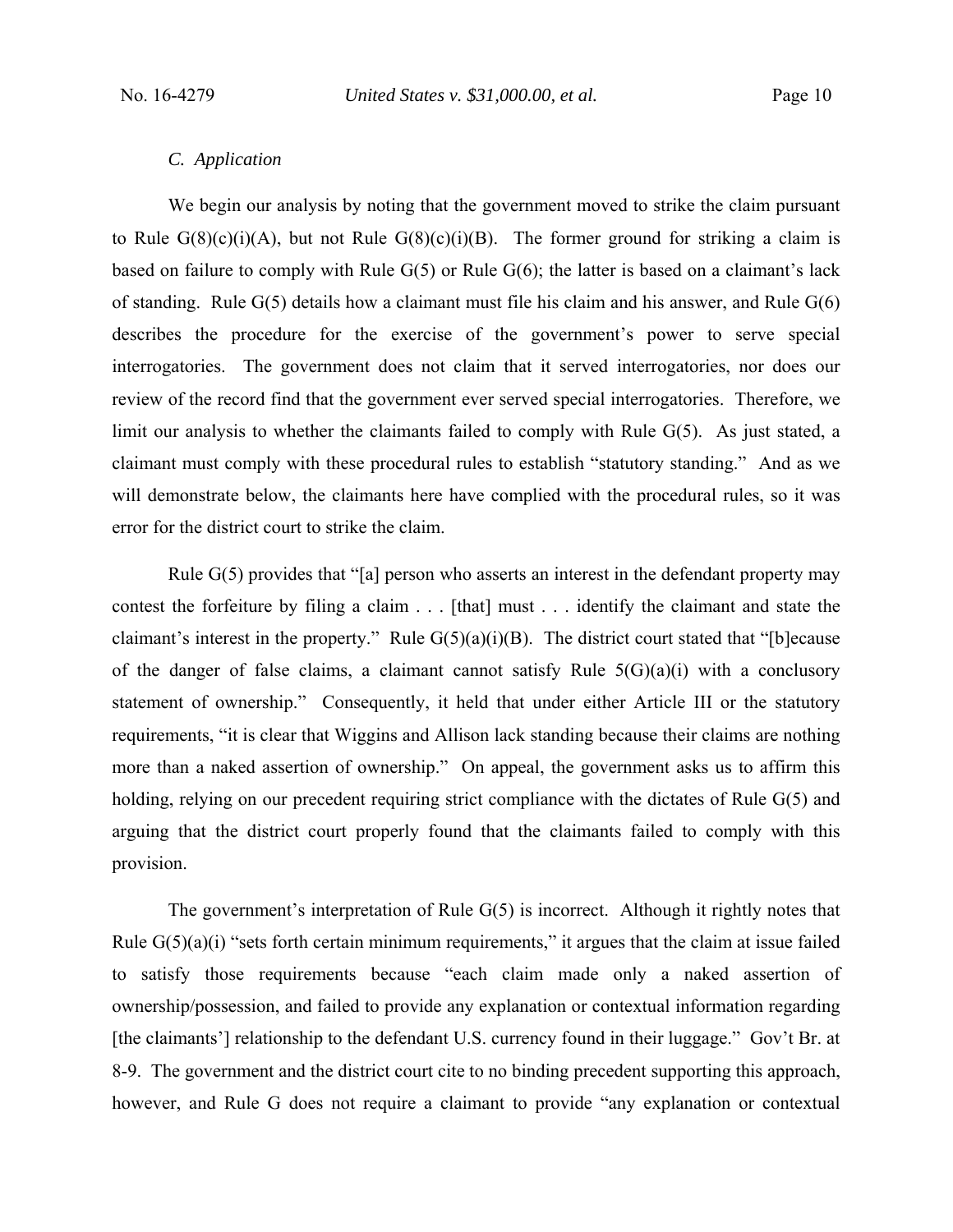information." Article III standing may require some contextual information for a possessory interest, but even that is distinct from the assertion of an ownership interest. *Cf. United States v. 1978 Cessna Turbo 210*, 182 F.3d 919, 1999 WL 407469, at \*4 (6th Cir. 1999) (unpublished table opinion) ("[T]he test for standing to contest forfeiture is that the claimant have a 'colorable ownership interest' which can be evidenced by several interests—actual possession, control, title, and financial stake.").

 Rule G(5) requires claimants to do no more than identify themselves and state their interest in the property subject to forfeiture. The government, on the contrary, wants claimants to provide additional detail, a position that it attempts to justify as a means to ward off false claims and to give it a starting point to draft its special interrogatories pursuant to Rule  $G(6)$ . Nowhere in the text of Rule G do we see any support for this approach, and our case law demonstrates why it is not necessary. First, the would-be claimant must demonstrate Article III standing, which, at the pleading stage, necessarily requires that the claimant allege the facts necessary to satisfy *Lujan*'s "irreducible constitutional minimum of standing." *See Lujan*, 504 U.S. at 560. Second, a claimant's ability to proceed under Rule G, which we have called "statutory standing," is satisfied through mere compliance with the rule, *see Real Props. & Premises*, 521 F. App'x at 384, and we see no persuasive reason to import a heightened pleading standard that has no basis in the text. And third, we have held that Rule G's verification requirement is a built-in preventative measure that limits the danger of false claims. *One Men's Rolex Pearl Master Watch*, 357 F. App'x at 627.

We agree with the Seventh Circuit's approach to cases in a procedural posture like this one, where the claimant has asserted an ownership interest in the *res* and the government moves to strike the claim based solely on the pleadings. *See United States v. \$196,969.00 in U.S. Currency*, 719 F.3d 644 (7th Cir. 2013). There, state police seized cash from a suspected drug dealer's home, and the United States government filed a forfeiture suit that alleged that the cash was proceeds from illegal drug activity. *Id.* at 645. The claimant's claim asserted that he owned all the property in his home, including the defendant funds. As it did here, the government immediately moved to strike the claim, but unlike here, the motion was "on the ground that [the claim] failed to establish Article III standing and also failed to comply fully with Supplemental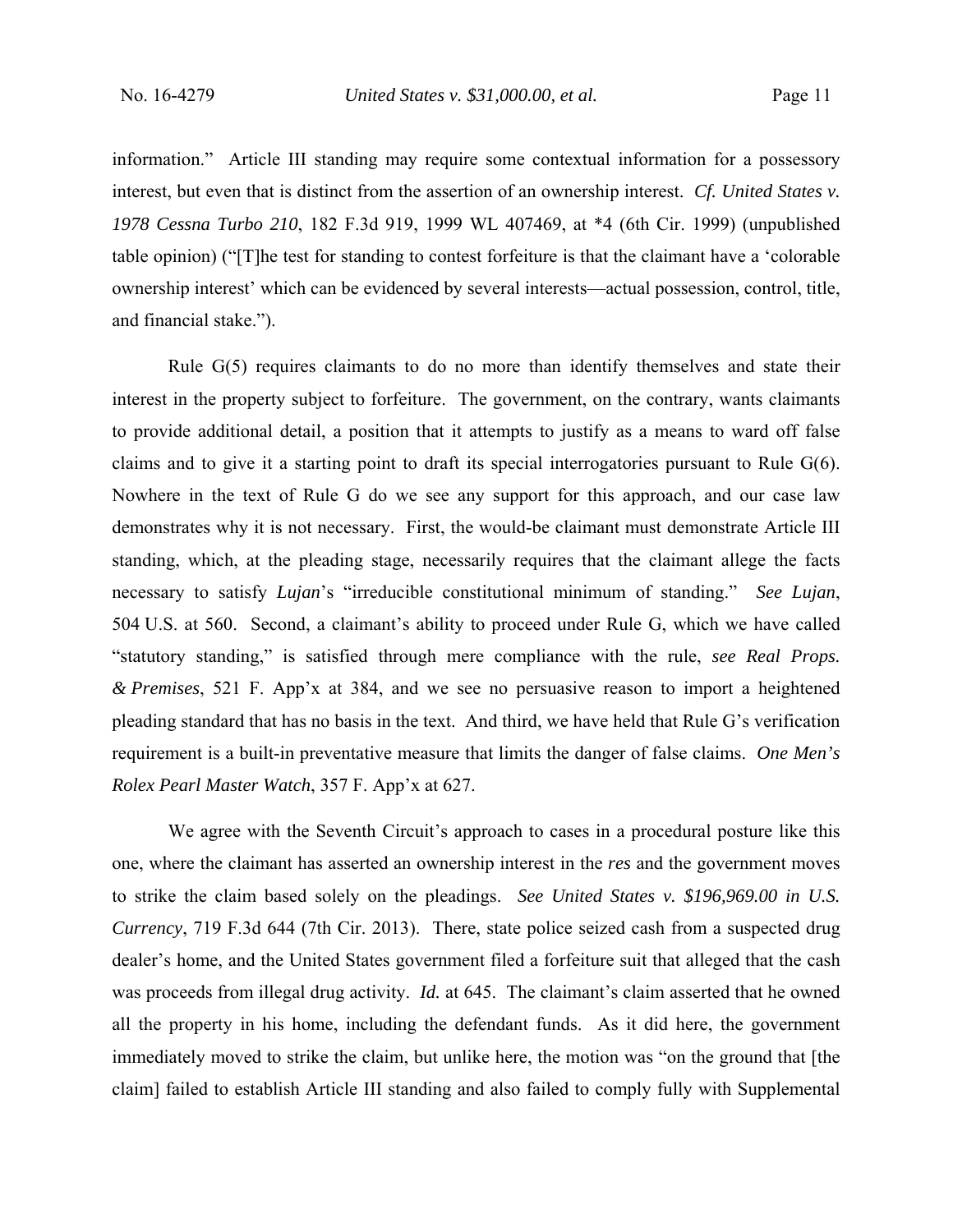Rule G(5)." *Id.* The district court ruled that the claim failed to comply with the statutory requirements, and without reaching Article III standing, struck the claim. *Id.* at 646 ("[T]he judge held that to comply with the rule the claimant must state in addition 'how he obtained possession of the currency, including, but not limited to, the person(s) from whom he received the currency, the date of receipt, the place of the receipt, and a description of the transaction which generated the currency.'" (quoting *\$134,750 U.S. Currency*, 2010 WL 1741359, at \*3)).

 The Seventh Circuit reversed, holding that compliance with Rule G(5) provides no basis for "the additional assertions required by" the district court, and that a "bald assertion" of ownership complies with the rule. *Id.*; *see also id.* at 647 ("Strict compliance is achieved if the claimant states his interest, which Johnson did. We can't see what additional requirements can be extracted from the terse and crystalline language of the subdivision on which the government and the district court place their entire reliance."). The Seventh Circuit also responded to the government's argument that the claimant failed to demonstrate a colorable legal interest. *Id.* "The government has confused the requirement of pleading Article III standing, which in a case such as this requires no more than alleging that the government should be ordered to turn over to the claimant money that it's holding that belongs to him, with the additional requirements imposed on claimants in civil forfeiture proceedings by Rule G(5)." *Id.* The claimant had filed a verified claim—"like an affidavit"—asserting ownership, so the government could not demand that the claimant prove standing. *Id.*

 We agree with the Seventh Circuit that this is the right way to approach standing issues in Rule G cases. At the pleading stage, a verified claim of ownership is sufficient to satisfy Article III and the procedural requirements of Rule G. *See id.*; *see also United States v. Funds in the Amount of \$239,400*, 795 F.3d 639, 643 (7th Cir. 2015) ("[S]atisfying procedural requirements not demonstrating 'legitimate' ownership—is all that Rule G asks of claimants aside from showing constitutional standing."). Here, where the government alleged that it took a bundle of cash from a claimant's suitcase, and each claimant stated that he owned the cash, there is a clear allegation of ownership that satisfies Article III. And the claimant's making of such a statement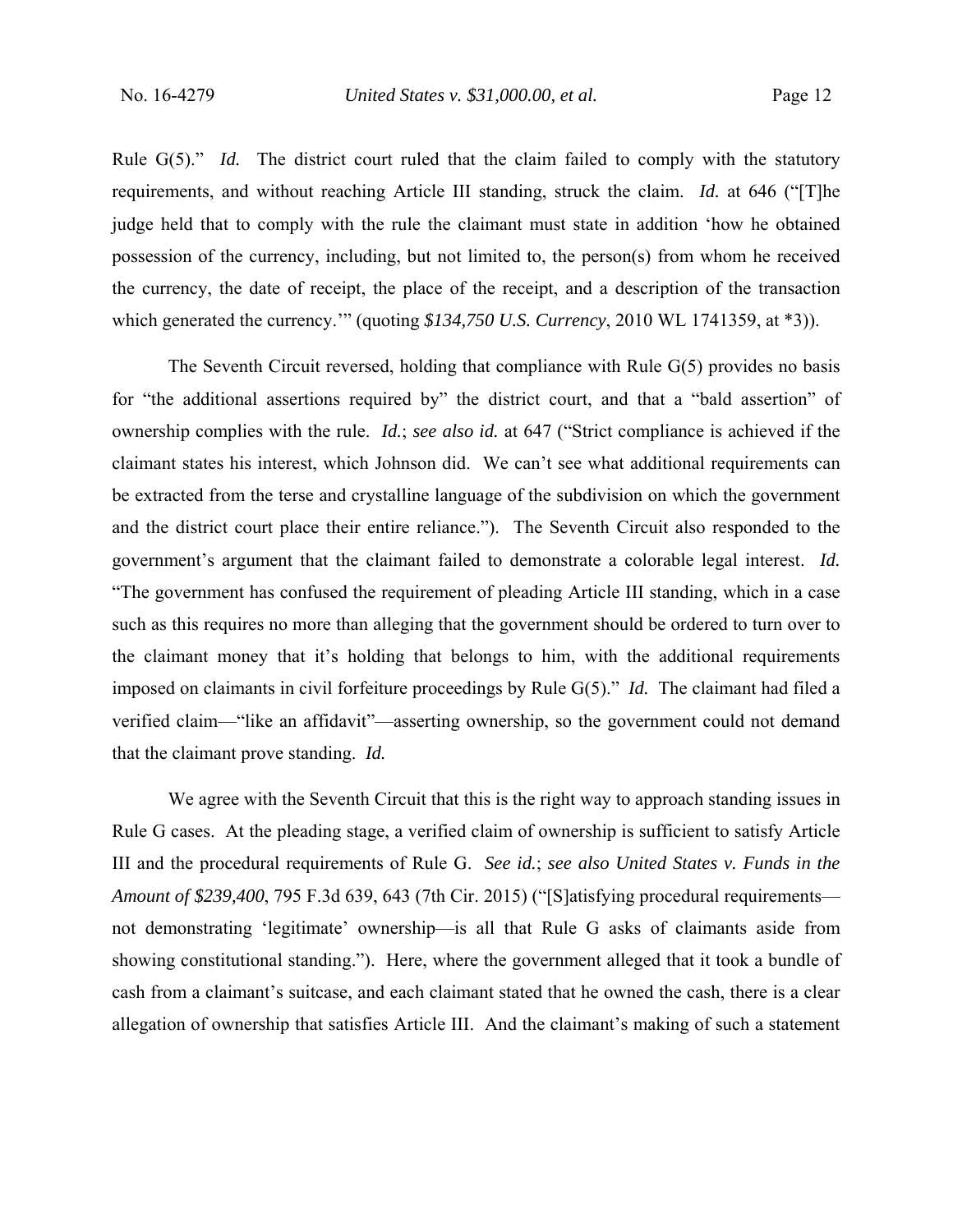is what satisfies Rule G's statutory standing requirement. Therefore, at least at this stage in the litigation, there was no basis on which the district court could strike the claim.**<sup>3</sup>**

 The government sings a sirens' song about the value of high pleading standards and the benefits it will receive from forcing claimants to support their claims from the outset of a forfeiture proceeding. But all of the government's arguments rest on flawed assumptions about the procedural rules governing in rem forfeiture cases. The basis for requiring a claimant to provide factual support and context for its claim appears to stem from a few district court cases within our circuit, including another case from the Northern District of Ohio. That case held that, "[b]ecause of the danger of false claims, Rule  $G(5)(a)(i)$  is not satisfied by a conclusory statement of ownership." *United States v. \$25,982.28 in U.S. Currency*, No. 5:14-cv-150, 2015 WL 410590, at \*1 (N.D. Ohio Jan. 29, 2015 (citing, among others, *United States v. Thirty-One Thousand Dollars in U.S. Currency*, No. 11-12116, 2012 WL 5343350, at \*4 (E.D. Mich. Oct. 29, 2012)). The district court there cited no Sixth Circuit precedent for this opinion, and we disagree with its analysis. As we explained above, a statement of ownership duly verified pursuant to Rule G(5) is enough to satisfy the rule, and the verification requirement is what prevents the danger of false claims. *See One Men's Rolex Pearl Master Watch*, 357 F. App'x at 627. As *One Men's Rolex Pearl Master Watch* notes, we strictly enforce the verification requirement—as well as the other statutory requirements—in order to deter false filings. If Congress wishes to add an additional layer of protection to the statutory requirements by having claimants state their interest with specificity, it may. But a panel of our court is not the proper body to do so.

 The government also directs us to two out-of-circuit cases whose holdings support its position that an assertion of ownership or possession does not comply with Rule  $G(5)(a)(i)(B)$ . We reject the reasoning of both. In *United States v. \$104,250.00 in U.S. Currency*, 947 F. Supp.

**<sup>3</sup>** <sup>3</sup> For the sake of completeness, we note that we have construed the government's motion to strike as one made "on the pleadings" pursuant to Rule  $G(8)(c)(ii)(B)$ . That subdivision of Rule G provides that a motion to strike "may be presented as a motion for judgment on the pleadings or as a motion to determine after a hearing or by summary judgment whether the claimant can carry the burden of establishing standing by a preponderance of the evidence." We do not address the "preponderance of the evidence" burden of proof here, because that standard is inapplicable in a review of the pleadings in which the claimant need only allege, rather than prove, the facts establishing his standing to pursue the claim. *Cf. Lujan*, 504 U.S. at 561–62; *\$196,969 U.S. Currency*, 719 F.3d at 646.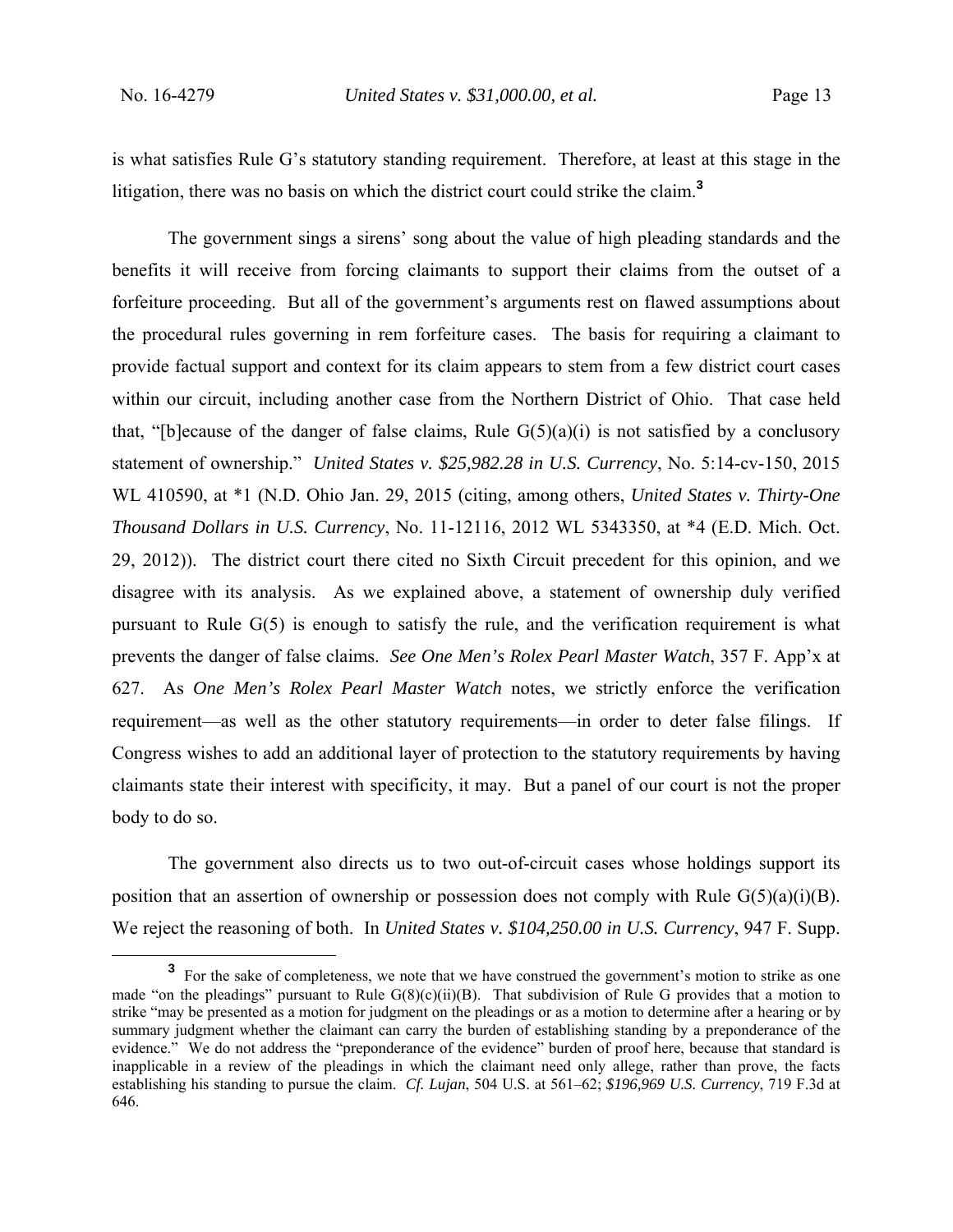2d 560, 565 (D. Md. 2013), the district court found that a claim was "too vague to make the threat of a perjury prosecution for filing a false claim a true deterrent" and that "the only way to guard against the possibility that the Claimant is making a false claim is to insist that she state the source of the defendant property in more detail, and that she do so under oath." *Id.* at 565; *see also United States v. \$134,750 in U.S. Currency*, No. RWT 09-cv-1513, 2010 WL 1741359 (D. Md. Apr. 28, 2010). Put simply, this case reads more into Rule G than is actually there. As we have explained, Rule G does not support this analysis, for it dictates no special pleading rules unless the claimant is a bailee. We also see no reason why the threat of perjury is an insufficient deterrent against the filing of false claims, and because the drafters of Rule G did not include such a requirement, we will not import one here.

 The government also cites *United States v. \$154,853.00 in U.S. Currency*, 744 F.3d 559, 562–63 (8th Cir. 2014). There, the Eighth Circuit reviewed a district court's striking of both a claim and an amended claim. The Eighth Circuit affirmed the striking of the claim for failure to comply with Rule G(5) because it contained "blanket assertions that did not sufficiently identify [the claimant's] interest" in the funds to be forfeited. *Id.* at 563. The Eighth Circuit does not provide any persuasive analysis of Rule G(5) to demonstrate why this holding must be true. In addition, the district court in that case offered the claimant the opportunity to amend his claim at the time it struck the initial claim, and the motion to strike the claim came after the government served and the claimant answered special interrogatories. *See id.* at 561–62. This significant difference in procedural posture necessarily diminishes the persuasive effect that case has on our analysis of the case before us.

 The government's reliance on *United States v. \$57,888.00 in U.S. Currency*, No. 5:10-cv-2022, 2011 WL 2972106 (N.D. Ohio Jul. 21, 2011), is indicative of its problematic interpretation of Rule G. There, the defendant funds were seized from the claimant after the currency was found in his carry-on suitcase at the Akron/Canton airport. When asked about the money, however, the claimant "stated both verbally and in writing that he did not know anything about the money in the suitcase." *Id.* at \*1. After the government filed its complaint, the claimant filed a claim stating that the money had been in his possession, and the government moved to strike for lack of statutory standing. *Id.* at \*2. The district court found that the claimant lacked Article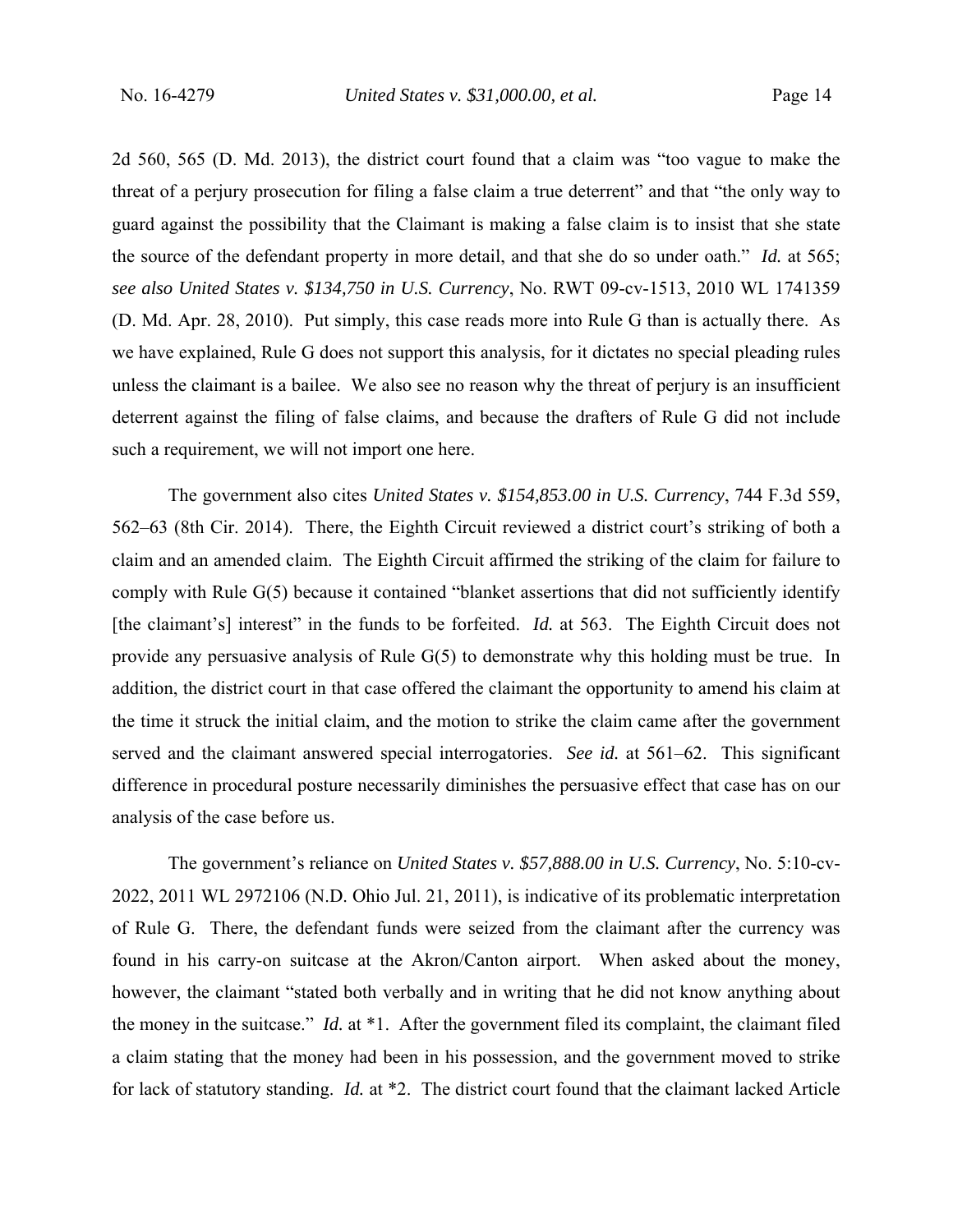III standing because the claim was one of "naked possession." *Id.* at \*3. In the context of analyzing Article III standing, the district court looked for an explanation of "how [the claimant] came to possess the defendant currency in his carry-on suitcase," and, finding none, struck the claim for lack of standing.**<sup>4</sup>** *Id.* The government misreads this case. Although the government moved to strike for failure to comply with Rule G(5), the district court analyzed Article III standing alone. Its analysis concerning naked possession claims, therefore, should be cabined to Article III questions. In its brief here, the government cites the Article III analysis as if the district court had been analyzing the naked possession claim for purposes of Rule G statutory standing. But the fact remains that the two analyses are distinct. *Cf. United States v. \$677,660.00 in U.S. Currency*, 513 F. App'x 531, 533 (6th Cir. 2013) ("Because [claimant] lacks Article III standing, we cannot reach her challenges to the government's forfeiture action and need not address whether she had statutory standing.").

 Finally, we note our concern that the government's approach would turn the burden of proof in forfeiture actions on its head. Under the Civil Asset Forfeiture Reform Act of 2000 (CAFRA), the government bears the burden of proving by a preponderance of evidence that the subject of a civil forfeiture action is, in fact, forfeitable. *See* 18 U.S.C. § 983(c); *see also United States v. \$174,206.00 in U.S. Currency*, 320 F.3d 658, 661–62 (6th Cir. 2003). Requiring a forfeiture claimant to explain the nature of his ownership at the pleading stage would be asking the claimant to satisfy the government's burden of proof, or at least go a long way toward doing so. *See Funds in the Amount of \$239,400*, 795 F.3d at 645–46 (rejecting a reading of Rule G that would "require a claimant to demonstrate 'legitimate' ownership" because it would "nullify" a central purpose of CAFRA). Neither Article III nor Rule G demands this. Rule G(8)(c) provides that a motion to strike a claim "may be presented as a motion for judgment on the pleadings or as a motion to determine after a hearing or by summary judgment whether the claimant can carry the burden of establishing standing by a preponderance of the evidence." Rule  $G(8)(c)(ii)(B)$ . It is clear from both the language and the structure of that rule that a claimant responding to a

**<sup>4</sup>**  $\rm{^{4}$ The government's motion in that case sought to strike the claim for failure to comply with Rule G(5), as the motion at issue did here. The court seems to have sua sponte converted the motion from one about statutory standing to Article III standing, which appears to have been harmless since it was indeed a naked possession assertion.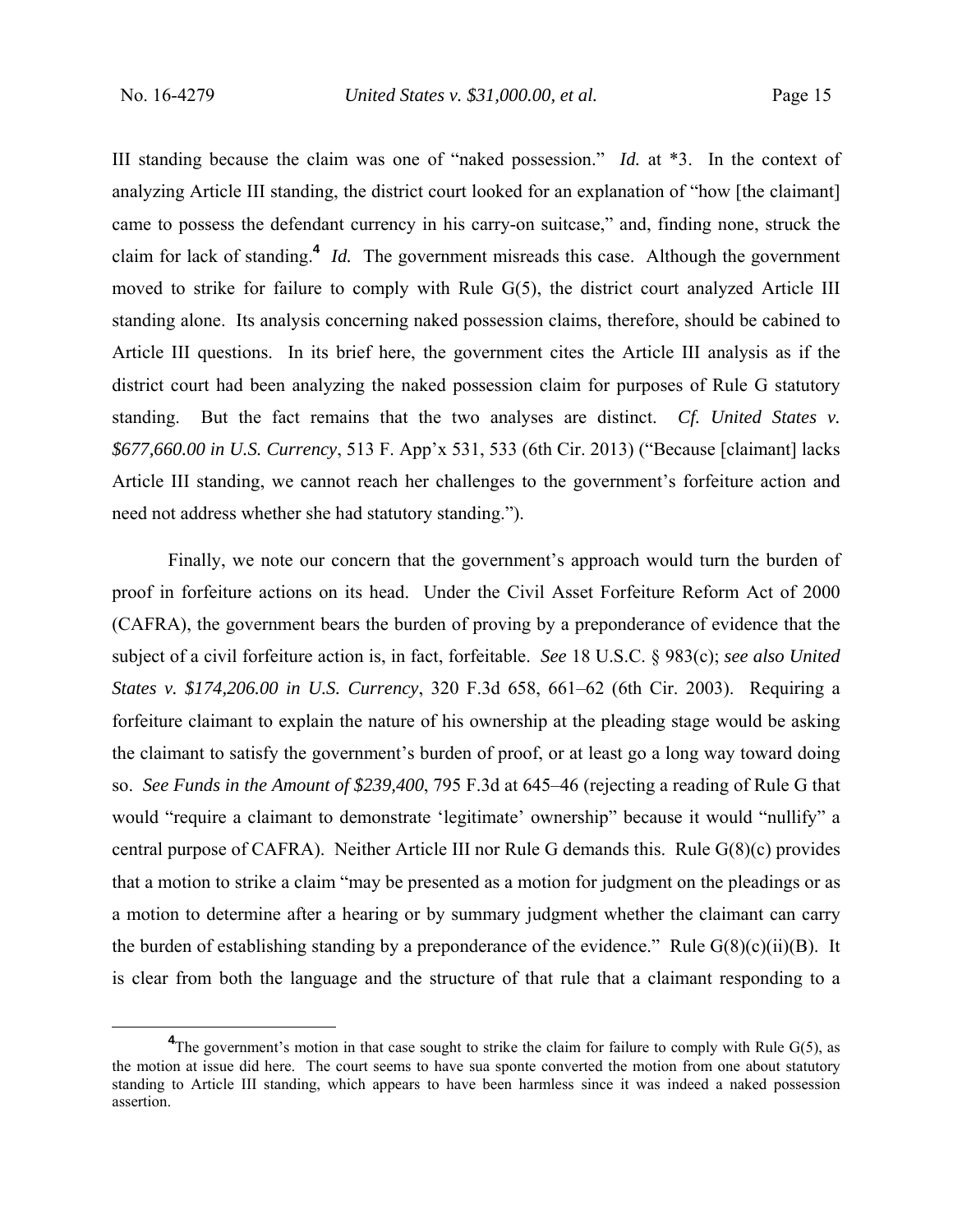motion for judgment on the pleadings has no evidentiary burden; rather, that burden arises only when the government moves for a determination of standing after a hearing or in summary judgment proceedings. Because the government's approach would require claimants to help prove the government's case against them, we reject it.

#### *D. The Government's Policy Argument*

 Before concluding, we briefly address an argument that the government presents in favor of its position that an in rem forfeiture claim must state the claimant's interest in some detail. It asserts that its preferred pleading requirement would serve a "major purpose of promoting efficient and focused discovery." Gov't Br. at 18. In other words, it argues, "[r]equiring the claimant to make more than a bald assertion of ownership permits the United States to efficiently propound special interrogatories focused on the particulars of the claim rather than forcing the United States to embark on a discovery 'fishing expedition' through rounds of special interrogatories on this threshold issue." Gov't Br. at 18–19 (citing *\$104,250*, 947 F. Supp. 2d at 565–66.). But Rule G provides no foundation for the government's request for a standard that will assist federal government lawyers in drafting the interrogatories necessary to probe the nature of a claimant's interest in the *res* subject to forfeiture, and we will not create such a wholly extra-textual rule. The government asserted a similar interest before the Seventh Circuit, and we fully join that court's reasoning in rejecting the government's proposal:

The government argues that "forcing the claimant to spell out his interest in the property at the outset not only discourages false claims, but allows the parties to focus directly on the interest that is asserted in their discovery requests." This is an argument for amending the rule, which does not require "spelling out," rather than for judicial elaboration of it. Anyway we are given no grounds for thinking that a claimant's failure to particularize the nature of his claimed interest beyond what Rule G(5) requires burdens the government or the courts unduly. The government can depose the claimant or serve an interrogatory on him without leave of court, as expressly authorized by Rule  $G(6)(a)$ . If the claimant is unresponsive, the government can move for dismissal of the claim and for entry of a judgment of forfeiture. And the judge can shortcut the entire process without impropriety by asking the claimant to clarify his claim.

*\$196,969.00 U.S. Currency*, 719 F.3d at 647. Here, the district court agreed "with the government that it should not be put to the burden of propounding special interrogatories in this